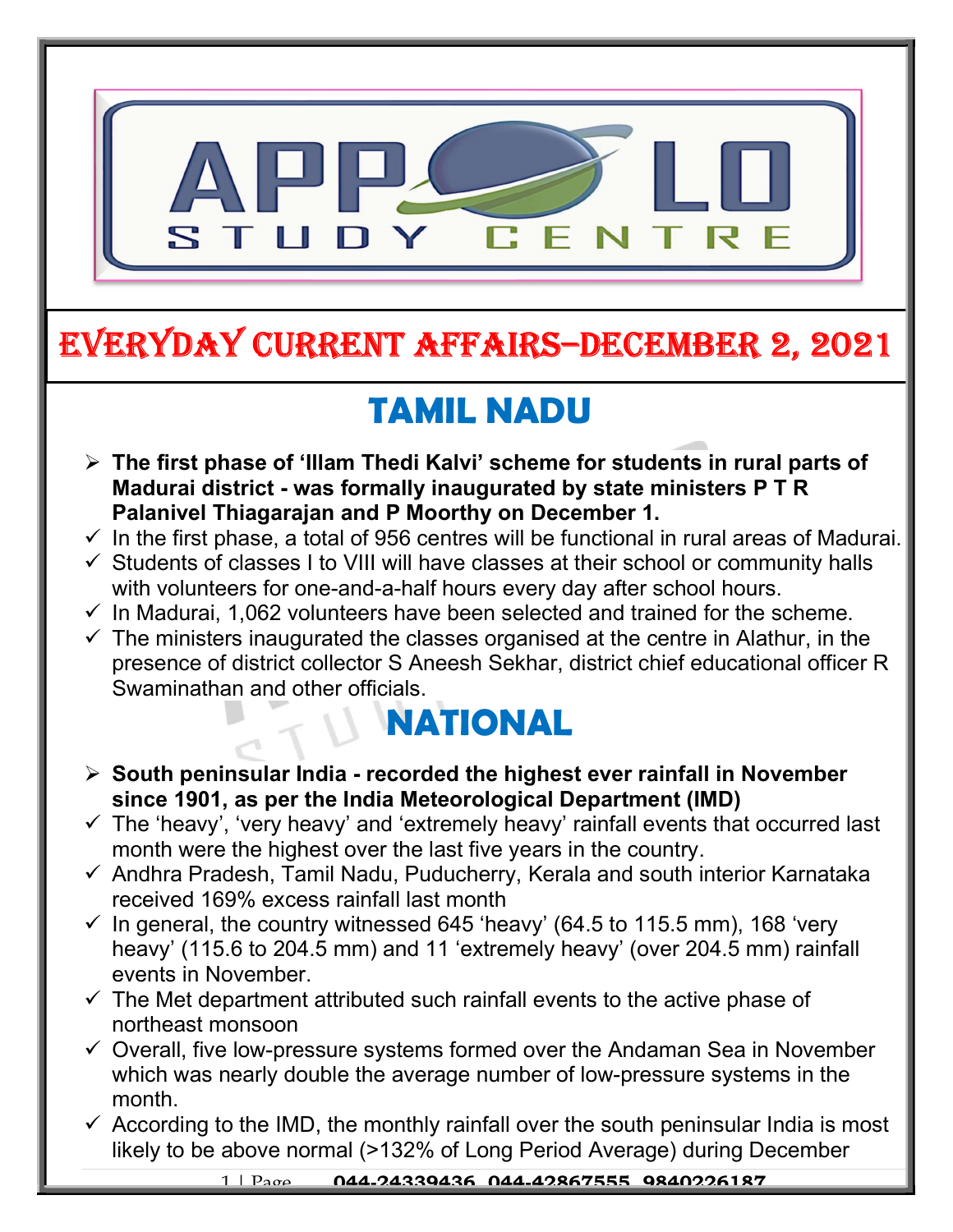

- $\checkmark$  The south peninsular India consists of five meteorological subdivisions Tamil Nadu, Puducherry & Karaikal, Coastal Andhra Pradesh & Yanam, Rayalaseema, Kerala & Mahe and south interior Karnataka.
- $\checkmark$  In respect of Chennai, the month of November ended with 1,044.3mm in Nungambakkam, just 5mm short of November 2015's 1,049.3mm, and 981.8mm in Meenambakkam
- $\checkmark$  According to IMD, a rainy day is one when there is 2.5mm or more rain recorded in 24 hours
- $\triangleright$  A panel of expert advisers have recommended the first at-home treatment for Covid-19, Molnupiravir, to the US Food and Drugs Administration (USFDA) for approval.
- $\checkmark$  If the FDA gives emergency authorisation to the drug, it may pave way for emergency use authorisation for the drug in India.
- $\checkmark$  Usually expert committee recommendations are accepted by the regulator.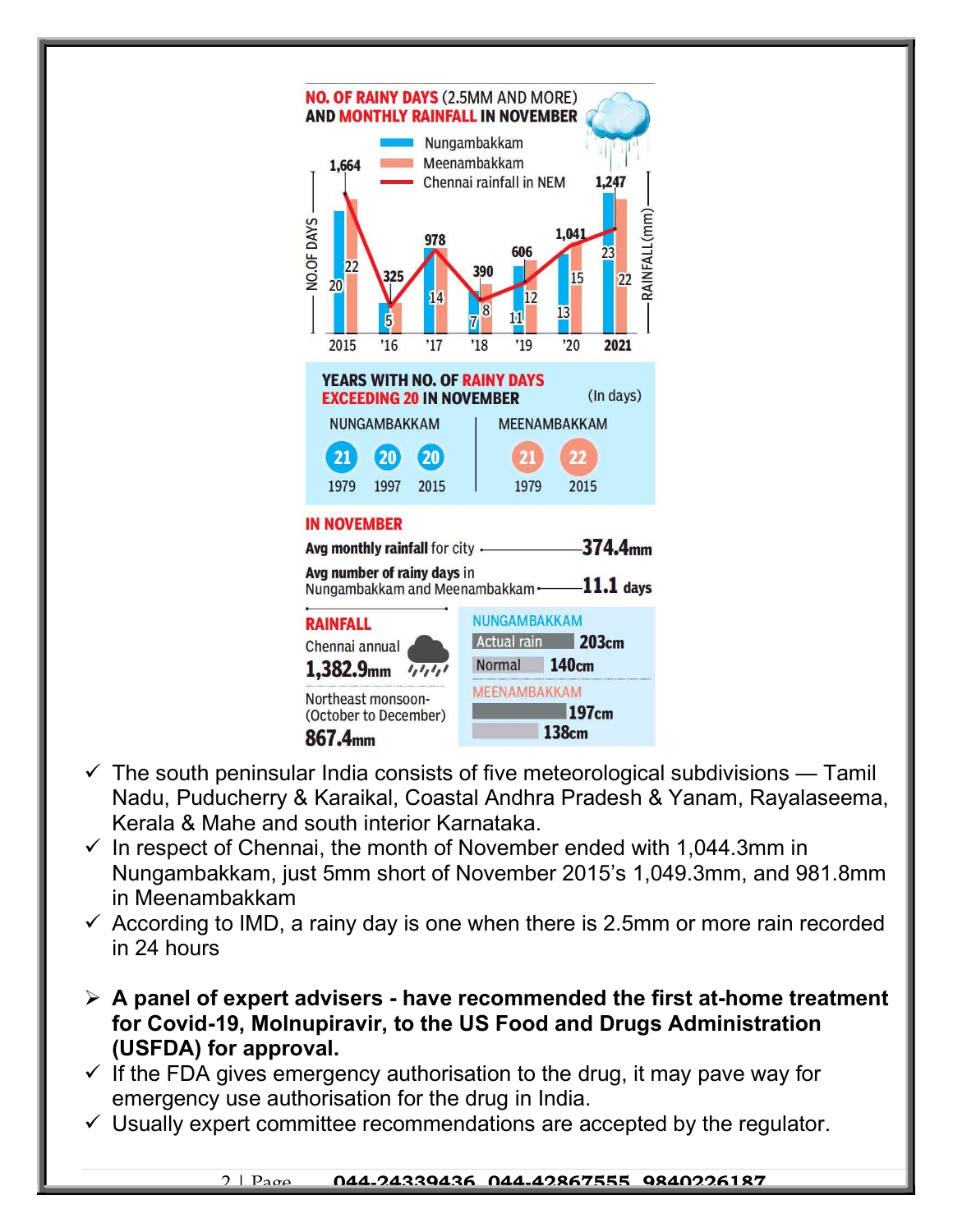- $\checkmark$  The regulatory subject expert committee (SEC) in India has not given its recommendations primarily because the drug is yet to be approved in its country of origin.
- $\checkmark$  According to experts, the pill can play a significant role if vaccine induced and natural immunity are threatened by the new variant Omicron.
- $\checkmark$  Indian companies, including Natco, Dr Reddy's, Cipla, Sun Pharma, Hetero and BDR Pharma are awaiting the regulatory nod to introduce the generic antiviral in the country at affordable prices.

### INTERNATIONAL

- $>$  On December 1, the European Commission unveiled a plan to invest €300 billion (\$340 billion) globally by 2027 in infrastructure, digital and climate projects
- $\checkmark$  The investment is considered as a better alternative to China's Belt and Road Initiative.
- $\checkmark$  The scheme, called Global Gateway, aims to strengthen Europe's supply chains, boost EU trade and help fight climate change, focusing on digitalisation, health, climate and energy and transport sectors, as well as education and research.
- $\checkmark$  China launched its Belt and Road project in 2013 to boost trade links with the rest of the world and has been spending heavily on the development of infrastructure in dozens of countries around the world.
- $\checkmark$  However, it was widely speculated that financing offered by Beijing is often unfavourable, not transparent, and makes some poorer countries, especially in Africa, dependent on China through debt.
- $\checkmark$  Unlike China, the EU would ensure local communities benefited from the infrastructure projects under Global Gateway and would also bring with it the private sector's participation
- $\checkmark$  EU money, in the form of grants, loans and guarantees, will come from the bloc's institutions, governments, as well as EU financial institutions and national development banks.
- $\checkmark$  It would be offered "under fair and favourable terms" so as not to leave governments of third countries with a debt problem.

#### INDIA AND NEIGHBOURS

- $\triangleright$  India had joined the G20 Troika which comprises Indonesia, Italy, and India — the current, previous and incoming G20 presidencies respectively.
- $\checkmark$  This was announced by the Ministry of External Affairs on December 1
- $\checkmark$  India will assume the G20 presidency on December 1, 2022, from Indonesia
- $\checkmark$  India will convene the G20 Leaders' Summit for the first time in India in 2023.
- $\checkmark$  The G20 is the premier forum for international economic cooperation, which reflects recognition that global prosperity is interdependent and our economic opportunities and challenges are interlinked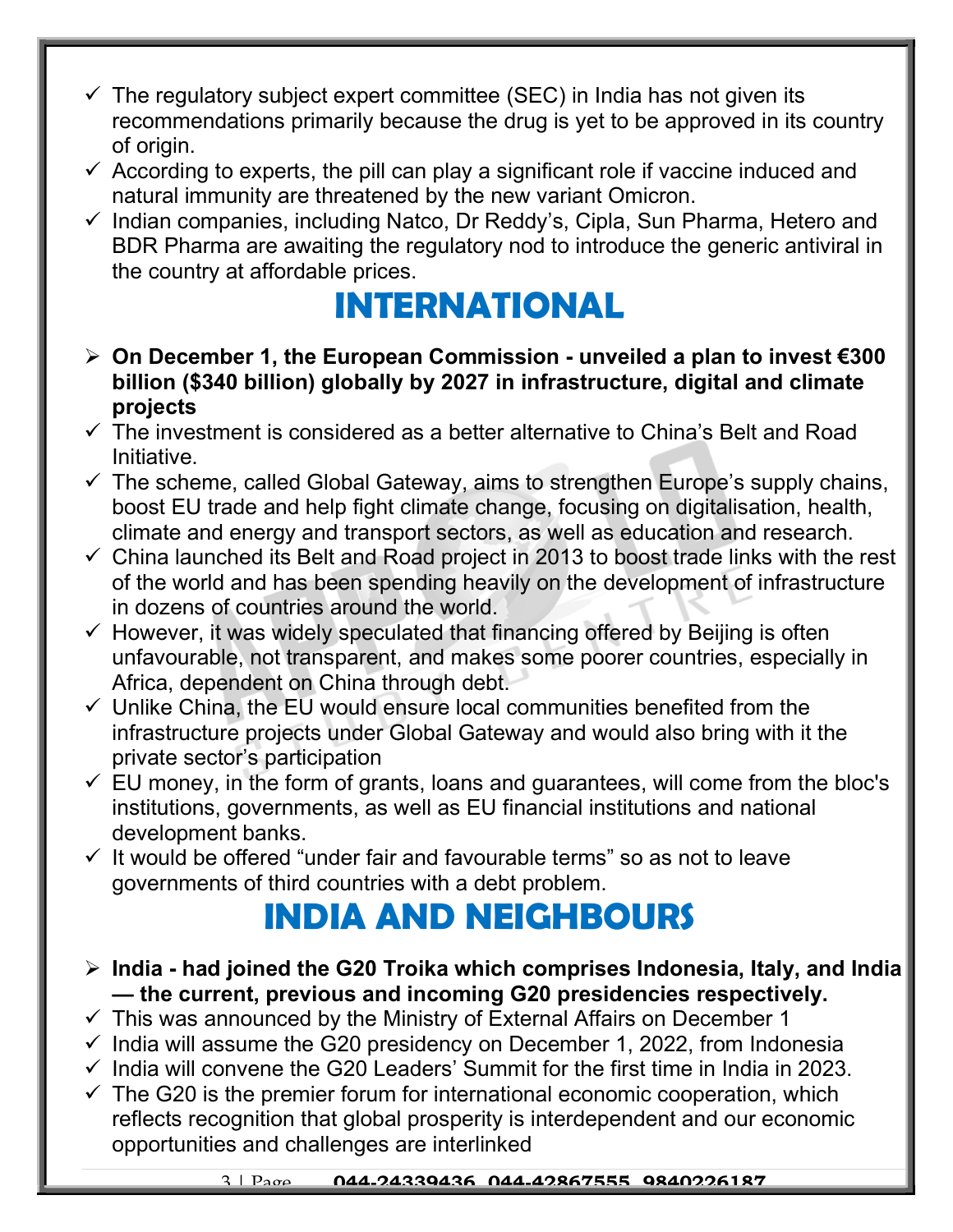- $\checkmark$  Indonesia assumed the G20 presidency on December 1 and will convene various G20 meetings throughout the year culminating into the G20 Leaders' Summit on 30-31, October 2022
- $\checkmark$  The Summit will be held under the overall theme of "Recover Together Recover Stronger".

#### ECONOMY

 The GST collections - touched ₹1,31,576 crore in November 2021 on the back of a strong festival sale



- $\checkmark$  This is the second-highest monthly collections achieved since the introduction of the new tax regime from July 2017
- $\checkmark$  The November collections (for transactions in October) was slightly higher than the ₹1.3 lakh crore deposited in the treasury last month and 25% higher than a year ago.
- $\checkmark$  The previous record monthly collection was witnessed in April, for which the numbers have been revised downwards from Rs 1,41,384 crore announced earlier to Rs 1,39,708 crore.
- $\checkmark$  The collection figures for May and June too have been revised.

#### INTERNATIONAL/NATIONAL DAY

#### $\triangleright$  World AIDS Day – December 1

- $\checkmark$  The Day is observed every year to spread awareness about the dangers of HIV, Human Immunodeficiency Virus and honour those who have lost their lives due to this deadly disease.
- $\checkmark$  Acquired Immunodeficiency Syndrome or AIDS is a life-threatening disease in which a person's immune system becomes weak and redundant, leading to death.
- $\checkmark$  In 1986, India detected its first case of Acquired Immunodeficiency Syndrome (AIDS), caused by the Human Immunodeficiency Virus (HIV).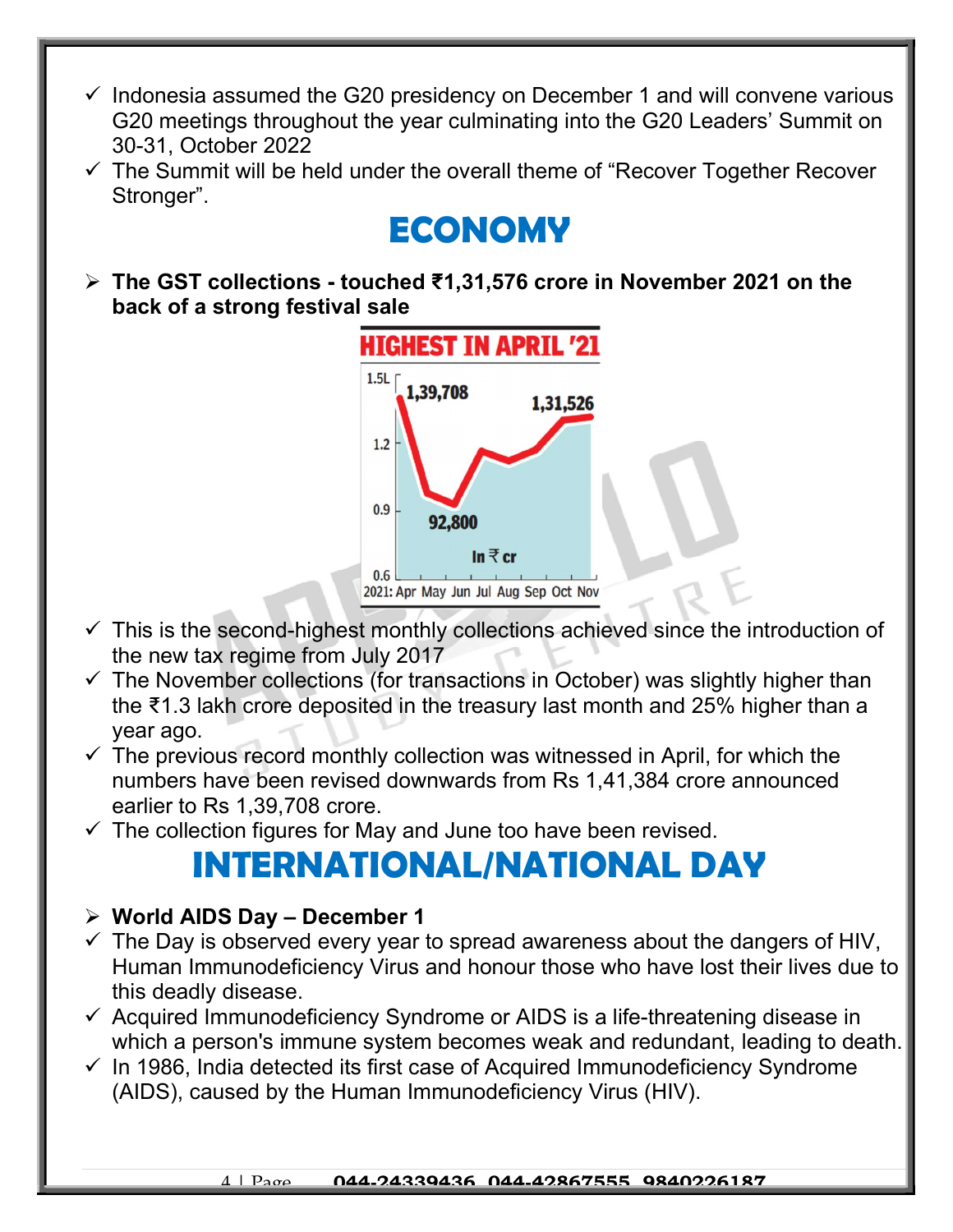

- $\checkmark$  World AIDS Day was first conceived in 1988 in the month of August by Thomas Netter and James W. Bann
- $\checkmark$  Thomas Netter and James W. Bann were both public information officers for the AIDS Global Program of the World Health Organization Geneva, Switzerland
- $\checkmark$  After the concept was approved, it was agreed that AIDS Day will be observed on December 1, every year.
- $\checkmark$  UNAIDS lead campaigning for World AIDS Day since 2004.
- $\checkmark$  Theme 2021 "End Inequalities, End AIDS"
- $\checkmark$  According to WHO, over 36 million lives have been lost to HIV or AIDS-related diseases so far, and an estimated 37.7 million individuals were living with it in 2020
- $\triangleright$  National Pollution Control Day December 2



- $\checkmark$  The day is observed in the memory of those who have lost their lives in the Bhopal Gas tragedy on the night of December 2nd and 3rd, 1984
- $\checkmark$  The horrific industrial accident took place due to the leak of Methyl Isocyanate gas in the Union Carbide India Limited (UCIL) pesticide plant in Madhya Pradesh, killing thousands of people
- $\checkmark$  Bhopal gas tragedy is said to be one of the world's worst industrial disasters to date.
- $\checkmark$  The day is observed to spread awareness on managing and controlling industrial disasters, preventing the pollution produced by industrial processes or human negligence.